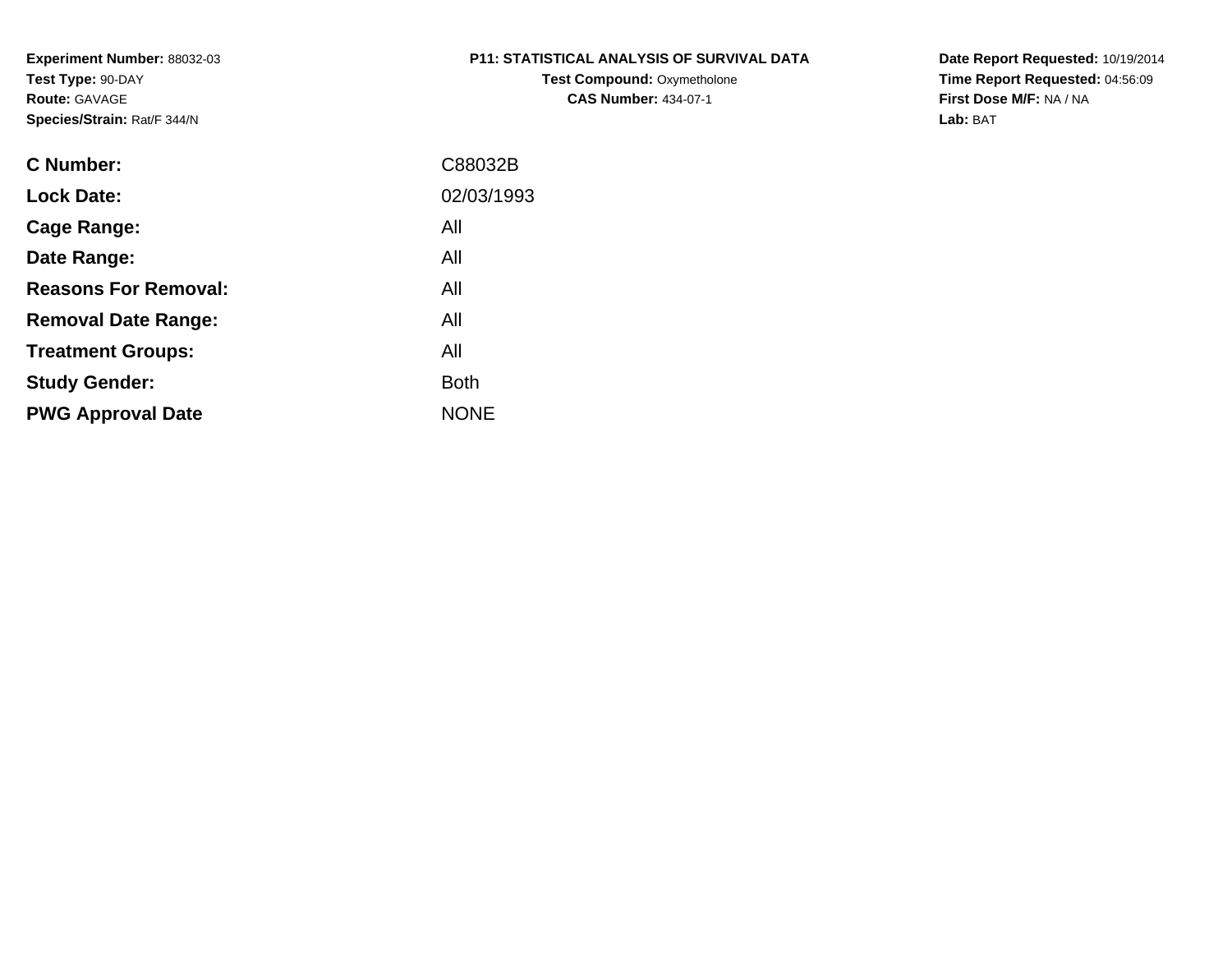**Test Compound:** Oxymetholone**CAS Number:** 434-07-1

**Date Report Requested:** 10/19/2014**Time Report Requested:** 04:56:09**First Dose M/F:** NA / NA**Lab:** BAT

# **Male RATFIRST TERMINAL SACRIFICE AT 93 DAYS**

|                              |                     | INDIVIDUAL SURVIVAL TIMES (DAYS) |                    |
|------------------------------|---------------------|----------------------------------|--------------------|
| $DOSE = 0$ MG/KG             |                     |                                  |                    |
| <b>TOTAL 10</b>              | UNCENSORED DEATHS 0 | CENSORED DEATHS 0                | <b>TERMINAL 10</b> |
| <b>UNCENSORED DEATH DAYS</b> |                     |                                  |                    |
| none                         |                     |                                  |                    |
| <b>CENSORED DEATH DAYS</b>   |                     |                                  |                    |
| none                         |                     |                                  |                    |
| $DOSE = 80 MG/KG$            |                     |                                  |                    |
| <b>TOTAL 10</b>              | UNCENSORED DEATHS 0 | CENSORED DEATHS 0                | <b>TERMINAL 10</b> |
| <b>UNCENSORED DEATH DAYS</b> |                     |                                  |                    |
| none                         |                     |                                  |                    |
| <b>CENSORED DEATH DAYS</b>   |                     |                                  |                    |
| none                         |                     |                                  |                    |
| $DOSE = 160$<br><b>MG/KG</b> |                     |                                  |                    |
| <b>TOTAL 10</b>              | UNCENSORED DEATHS 0 | <b>CENSORED DEATHS 0</b>         | <b>TERMINAL 10</b> |
| UNCENSORED DEATH DAYS        |                     |                                  |                    |
| none                         |                     |                                  |                    |
| <b>CENSORED DEATH DAYS</b>   |                     |                                  |                    |
| none                         |                     |                                  |                    |
| $DOSE = 315$<br><b>MG/KG</b> |                     |                                  |                    |
| <b>TOTAL 10</b>              | UNCENSORED DEATHS 0 | <b>CENSORED DEATHS 0</b>         | <b>TERMINAL 10</b> |
| <b>UNCENSORED DEATH DAYS</b> |                     |                                  |                    |
| none                         |                     |                                  |                    |
| <b>CENSORED DEATH DAYS</b>   |                     |                                  |                    |
| none                         |                     |                                  |                    |

(A) FIRST TERMINAL SACRIFICE

(B) THE FIRST ENTRY IS THE TREND TEST (TARONE, 1975) RESULT. SUBSEQUENT ENTRIES ARE THE RESULTS OF PAIRWISE TESTS (COX, 1972). NEGATIVE TRENDS ARE INDICATED BY "N".

(C) MEAN OF ALL UNCENSORED DEATHS PRIOR TO TERMINAL SACRIFICE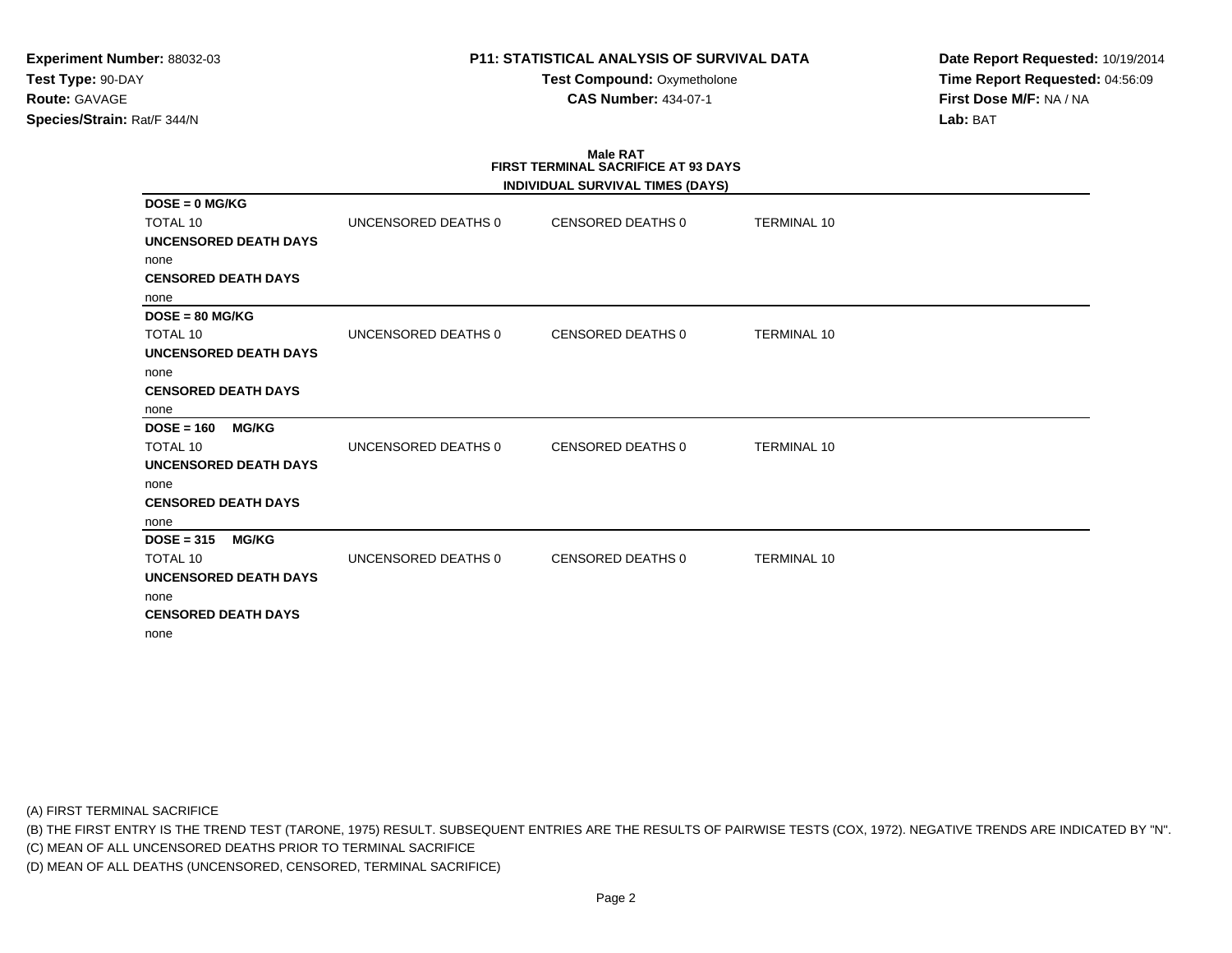**Test Compound:** Oxymetholone**CAS Number:** 434-07-1

**Date Report Requested:** 10/19/2014**Time Report Requested:** 04:56:09**First Dose M/F:** NA / NA**Lab:** BAT

### **Male RAT FIRST TERMINAL SACRIFICE AT 93 DAYSINDIVIDUAL SURVIVAL TIMES (DAYS)**

| <b>MG/KG</b><br>$DOSE = 625$  |                     |                   |             |
|-------------------------------|---------------------|-------------------|-------------|
| TOTAL 10                      | UNCENSORED DEATHS 0 | CENSORED DEATHS 0 | TERMINAL 10 |
| UNCENSORED DEATH DAYS         |                     |                   |             |
| none                          |                     |                   |             |
| <b>CENSORED DEATH DAYS</b>    |                     |                   |             |
| none                          |                     |                   |             |
|                               |                     |                   |             |
| <b>MG/KG</b><br>$DOSE = 1250$ |                     |                   |             |
| TOTAL 10                      | UNCENSORED DEATHS 1 | CENSORED DEATHS 0 | TERMINAL 9  |
| UNCENSORED DEATH DAYS         |                     |                   |             |
| 62                            |                     |                   |             |
| <b>CENSORED DEATH DAYS</b>    |                     |                   |             |

(A) FIRST TERMINAL SACRIFICE

(B) THE FIRST ENTRY IS THE TREND TEST (TARONE, 1975) RESULT. SUBSEQUENT ENTRIES ARE THE RESULTS OF PAIRWISE TESTS (COX, 1972). NEGATIVE TRENDS ARE INDICATED BY "N".

(C) MEAN OF ALL UNCENSORED DEATHS PRIOR TO TERMINAL SACRIFICE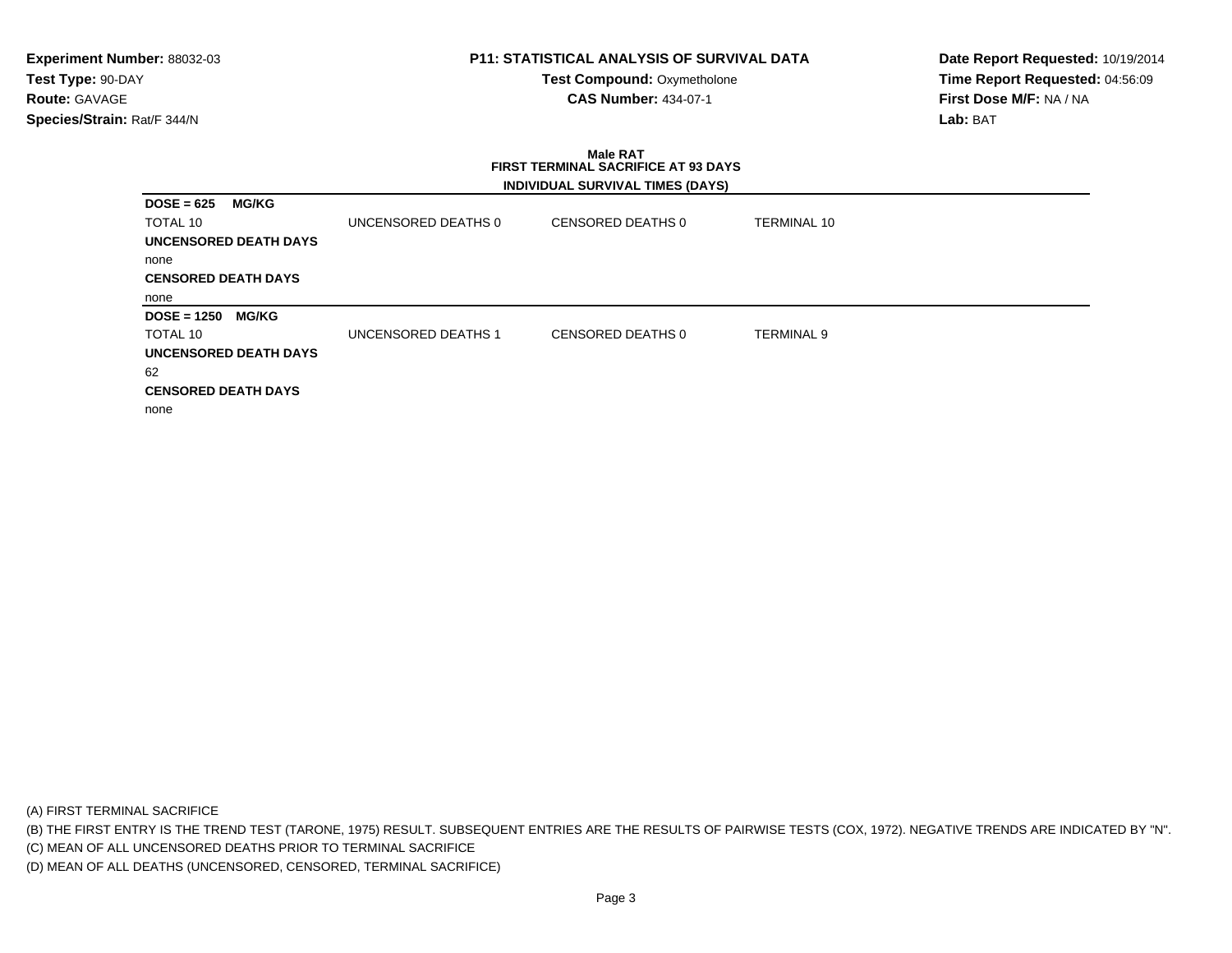**Test Compound:** Oxymetholone

**CAS Number:** 434-07-1

**Date Report Requested:** 10/19/2014**Time Report Requested:** 04:56:09**First Dose M/F:** NA / NA**Lab:** BAT

#### **Male RATFIRST TERMINAL SACRIFICE AT 93 DAYS**

### **KAPLAN-MEIER SURVIVAL PROBABILITY ESTIMATES (%)**

| 10<br>60<br>90<br>93(A)<br>20<br>30<br>70<br>80<br>50<br>40                                                   |
|---------------------------------------------------------------------------------------------------------------|
| 0 MG/KG<br>100.0<br>100.0<br>100.0<br>100.0<br>100.0<br>100.0<br>100.0<br>100.0<br>100.0<br>100.0             |
| <b>80 MG/KG</b><br>100.0<br>100.0<br>100.0<br>100.0<br>100.0<br>100.0<br>100.0<br>100.0<br>100.0<br>100.0     |
| <b>MG/KG</b><br>160<br>100.0<br>100.0<br>100.0<br>100.0<br>100.0<br>100.0<br>100.0<br>100.0<br>100.0<br>100.0 |
| 315<br><b>MG/KG</b><br>100.0<br>100.0<br>100.0<br>100.0<br>100.0<br>100.0<br>100.0<br>100.0<br>100.0<br>100.0 |
| 625<br><b>MG/KG</b><br>100.0<br>100.0<br>100.0<br>100.0<br>100.0<br>100.0<br>100.0<br>100.0<br>100.0<br>100.0 |
| MG/KG<br>100.0<br>1250<br>100.0<br>100.0<br>100.0<br>100.0<br>90.0<br>90.0<br>100.0<br>90.0<br>90.0           |

(A) FIRST TERMINAL SACRIFICE

(B) THE FIRST ENTRY IS THE TREND TEST (TARONE, 1975) RESULT. SUBSEQUENT ENTRIES ARE THE RESULTS OF PAIRWISE TESTS (COX, 1972). NEGATIVE TRENDS ARE INDICATED BY "N".

(C) MEAN OF ALL UNCENSORED DEATHS PRIOR TO TERMINAL SACRIFICE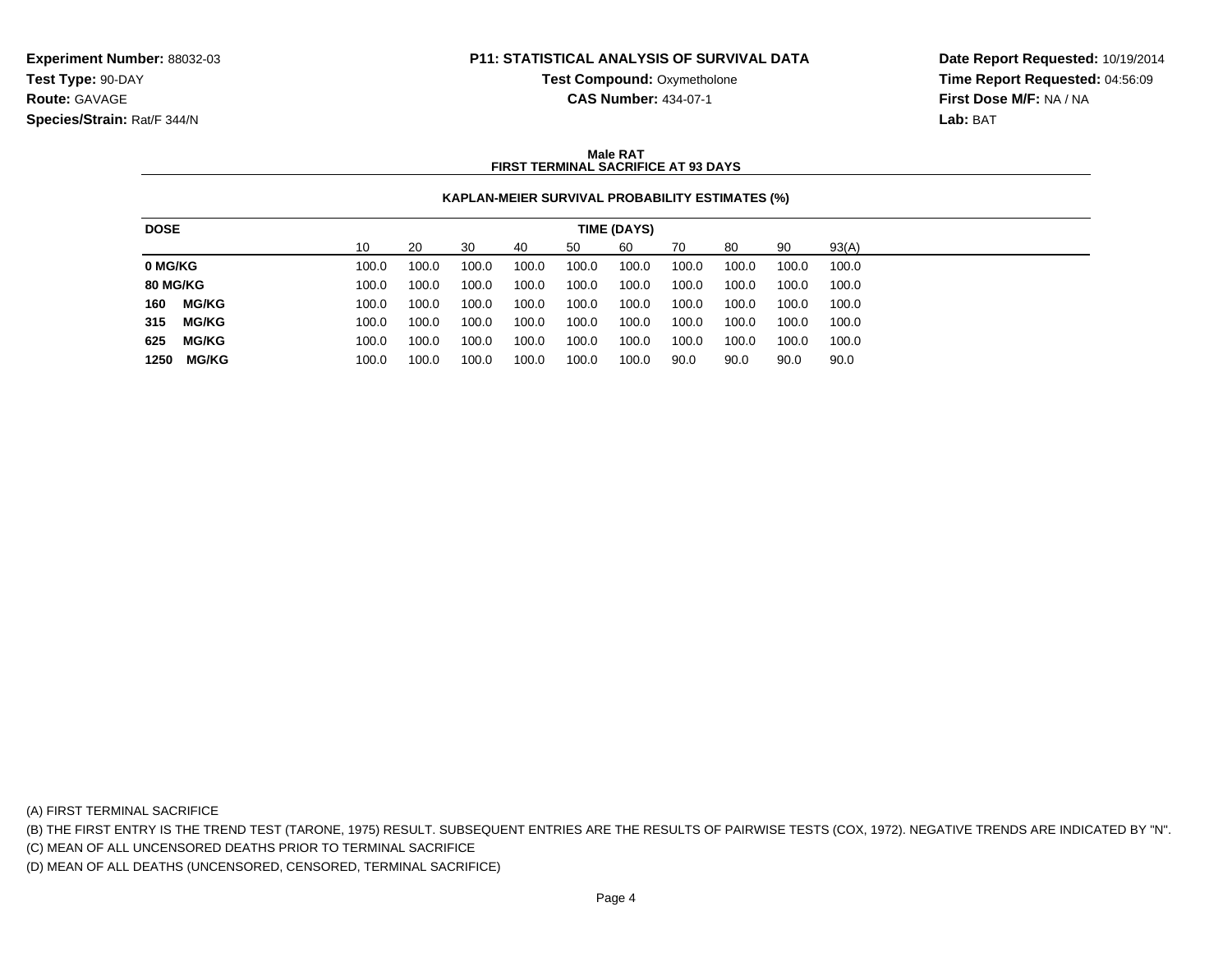# **P11: STATISTICAL ANALYSIS OF SURVIVAL DATA**

**Test Compound:** Oxymetholone**CAS Number:** 434-07-1

**Date Report Requested:** 10/19/2014**Time Report Requested:** 04:56:09**First Dose M/F:** NA / NA**Lab:** BAT

#### **Male RATFIRST TERMINAL SACRIFICE AT 93 DAYS**

### **SURVIVAL SUMMARY STATISTICS**

| <b>DOSE</b>                           | 0 MG/KG            | 80 MG/KG | <b>MG/KG</b><br>160                                                                                                                                                                                                                                                                                                                                                                                                                                                                    | <b>MG/KG</b><br>315 |
|---------------------------------------|--------------------|----------|----------------------------------------------------------------------------------------------------------------------------------------------------------------------------------------------------------------------------------------------------------------------------------------------------------------------------------------------------------------------------------------------------------------------------------------------------------------------------------------|---------------------|
| SURVIVAL AT END OF STUDY              | 100.0%             | 100.0%   | 100.0%                                                                                                                                                                                                                                                                                                                                                                                                                                                                                 | 100.0%              |
| (KAPLAN-MEIER)                        |                    |          |                                                                                                                                                                                                                                                                                                                                                                                                                                                                                        |                     |
| <b>SIGNIFICANCE (B)</b>               | $P=0.214$          | $\cdots$ | $\begin{array}{cccccccccccccc} \multicolumn{2}{c}{} & \multicolumn{2}{c}{} & \multicolumn{2}{c}{} & \multicolumn{2}{c}{} & \multicolumn{2}{c}{} & \multicolumn{2}{c}{} & \multicolumn{2}{c}{} & \multicolumn{2}{c}{} & \multicolumn{2}{c}{} & \multicolumn{2}{c}{} & \multicolumn{2}{c}{} & \multicolumn{2}{c}{} & \multicolumn{2}{c}{} & \multicolumn{2}{c}{} & \multicolumn{2}{c}{} & \multicolumn{2}{c}{} & \multicolumn{2}{c}{} & \multicolumn{2}{c}{} & \multicolumn{2}{c}{} & \$ | -----               |
| (LIFE TABLE)                          |                    |          |                                                                                                                                                                                                                                                                                                                                                                                                                                                                                        |                     |
| <b>MEAN DAY OF NATURAL DEATHS (C)</b> |                    |          |                                                                                                                                                                                                                                                                                                                                                                                                                                                                                        |                     |
| (STANDARD ERROR)                      | $\left( . \right)$ | (.)      | (.)                                                                                                                                                                                                                                                                                                                                                                                                                                                                                    | (.)                 |
| <b>MEAN LIFE SPAN (D)</b>             | 93.0               | 93.0     | 93.0                                                                                                                                                                                                                                                                                                                                                                                                                                                                                   | 93.0                |
| (STANDARD ERROR)                      | (0.0)              | (0.0)    | (0.0)                                                                                                                                                                                                                                                                                                                                                                                                                                                                                  | (0.0)               |

(A) FIRST TERMINAL SACRIFICE

(B) THE FIRST ENTRY IS THE TREND TEST (TARONE, 1975) RESULT. SUBSEQUENT ENTRIES ARE THE RESULTS OF PAIRWISE TESTS (COX, 1972). NEGATIVE TRENDS ARE INDICATED BY "N".

(C) MEAN OF ALL UNCENSORED DEATHS PRIOR TO TERMINAL SACRIFICE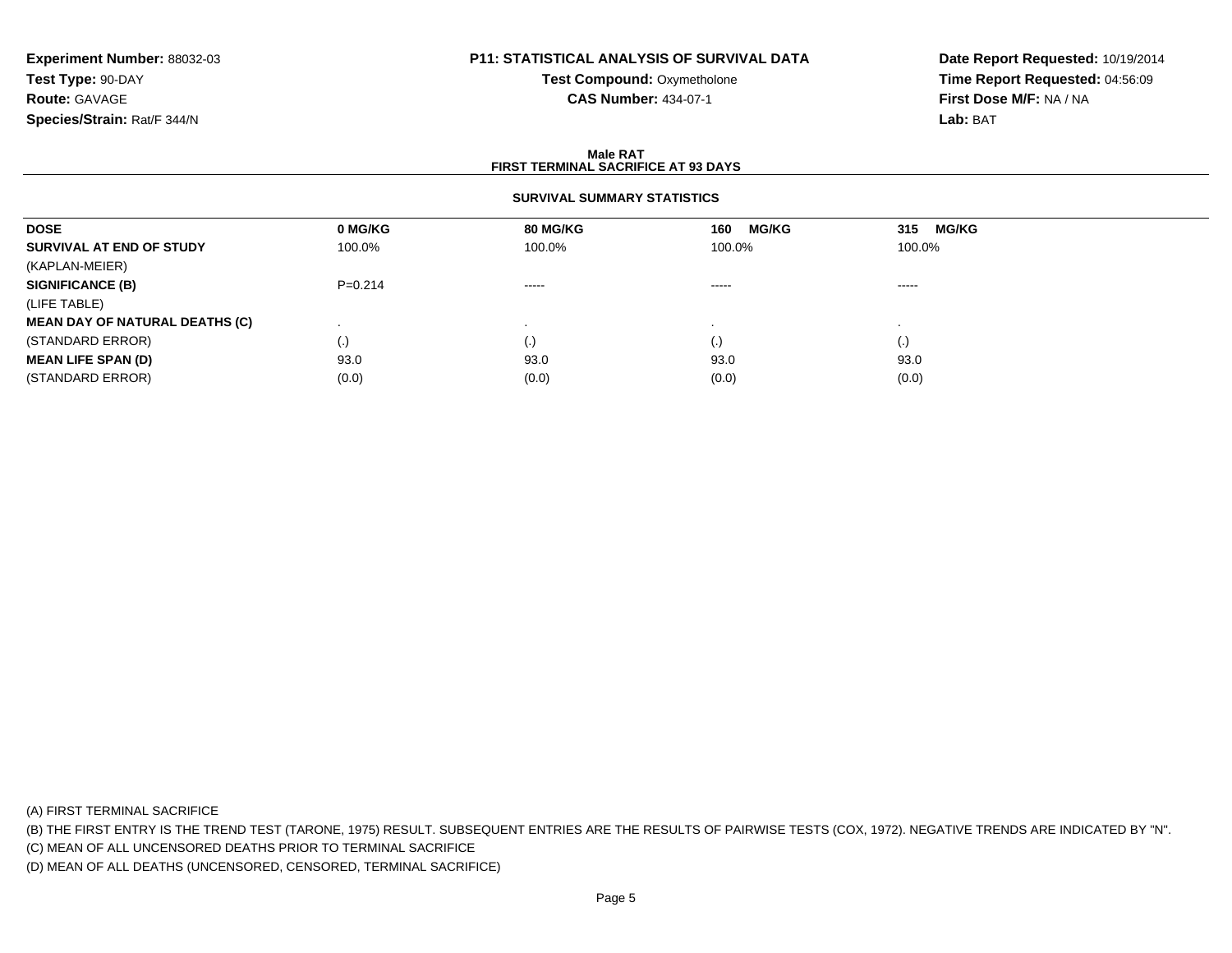# **P11: STATISTICAL ANALYSIS OF SURVIVAL DATA**

**Test Compound:** Oxymetholone**CAS Number:** 434-07-1

**Date Report Requested:** 10/19/2014**Time Report Requested:** 04:56:09**First Dose M/F:** NA / NA**Lab:** BAT

#### **Male RATFIRST TERMINAL SACRIFICE AT 93 DAYS**

| <b>DOSE</b>                           | <b>MG/KG</b><br>625 | <b>MG/KG</b><br>1250 |
|---------------------------------------|---------------------|----------------------|
| SURVIVAL AT END OF STUDY              | 100.0%              | 90.0%                |
| (KAPLAN-MEIER)                        |                     |                      |
| <b>SIGNIFICANCE (B)</b>               | -----               | $P = 1.000$          |
| (LIFE TABLE)                          |                     |                      |
| <b>MEAN DAY OF NATURAL DEATHS (C)</b> |                     | 62.0                 |
| (STANDARD ERROR)                      | $\cdot$             | (.)                  |
| <b>MEAN LIFE SPAN (D)</b>             | 93.0                | 89.9                 |
| (STANDARD ERROR)                      | (0.0)               | (3.1)                |

(A) FIRST TERMINAL SACRIFICE

(B) THE FIRST ENTRY IS THE TREND TEST (TARONE, 1975) RESULT. SUBSEQUENT ENTRIES ARE THE RESULTS OF PAIRWISE TESTS (COX, 1972). NEGATIVE TRENDS ARE INDICATED BY "N".

(C) MEAN OF ALL UNCENSORED DEATHS PRIOR TO TERMINAL SACRIFICE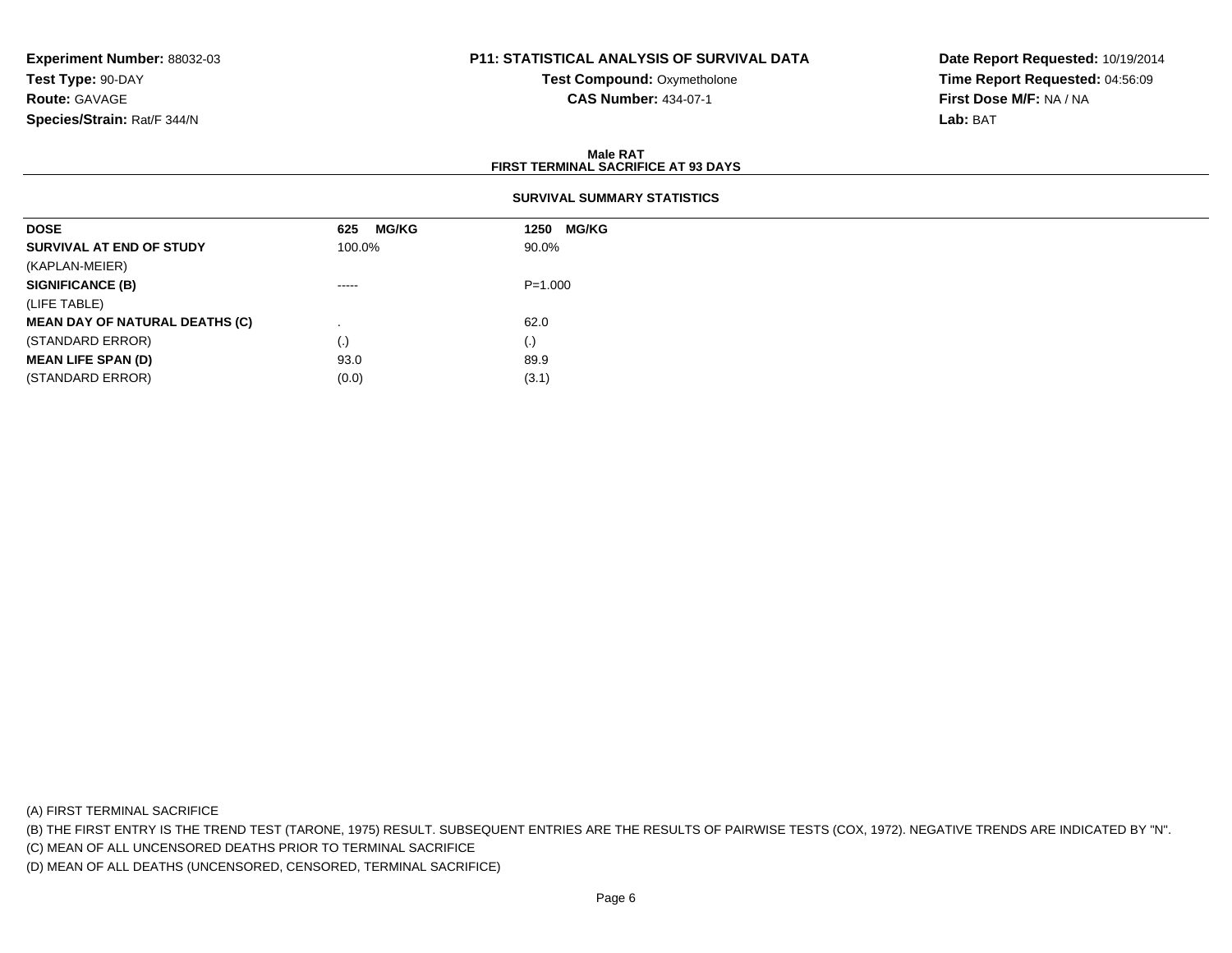**Test Compound:** Oxymetholone**CAS Number:** 434-07-1

**Date Report Requested:** 10/19/2014**Time Report Requested:** 04:56:09**First Dose M/F:** NA / NA**Lab:** BAT

#### **Female RAT FIRST TERMINAL SACRIFICE AT 93 DAYSINDIVIDUAL SURVIVAL TIMES (DAYS)**

|                              |                     | INDIVIDUAL SURVIVAL TIMES (DATS) |                    |  |
|------------------------------|---------------------|----------------------------------|--------------------|--|
| $DOSE = 0$ MG/KG             |                     |                                  |                    |  |
| <b>TOTAL 10</b>              | UNCENSORED DEATHS 0 | CENSORED DEATHS 0                | <b>TERMINAL 10</b> |  |
| UNCENSORED DEATH DAYS        |                     |                                  |                    |  |
| none                         |                     |                                  |                    |  |
| <b>CENSORED DEATH DAYS</b>   |                     |                                  |                    |  |
| none                         |                     |                                  |                    |  |
| $DOSE = 80 MG/KG$            |                     |                                  |                    |  |
| TOTAL 10                     | UNCENSORED DEATHS 0 | CENSORED DEATHS 0                | <b>TERMINAL 10</b> |  |
| UNCENSORED DEATH DAYS        |                     |                                  |                    |  |
| none                         |                     |                                  |                    |  |
| <b>CENSORED DEATH DAYS</b>   |                     |                                  |                    |  |
| none                         |                     |                                  |                    |  |
| <b>MG/KG</b><br>$DOSE = 160$ |                     |                                  |                    |  |
| <b>TOTAL 10</b>              | UNCENSORED DEATHS 0 | CENSORED DEATHS 0                | <b>TERMINAL 10</b> |  |
| <b>UNCENSORED DEATH DAYS</b> |                     |                                  |                    |  |
| none                         |                     |                                  |                    |  |
| <b>CENSORED DEATH DAYS</b>   |                     |                                  |                    |  |
| none                         |                     |                                  |                    |  |
| $DOSE = 315$<br><b>MG/KG</b> |                     |                                  |                    |  |
| TOTAL 10                     | UNCENSORED DEATHS 0 | CENSORED DEATHS 0                | <b>TERMINAL 10</b> |  |
| <b>UNCENSORED DEATH DAYS</b> |                     |                                  |                    |  |
| none                         |                     |                                  |                    |  |
| <b>CENSORED DEATH DAYS</b>   |                     |                                  |                    |  |
| none                         |                     |                                  |                    |  |
|                              |                     |                                  |                    |  |

(A) FIRST TERMINAL SACRIFICE

(B) THE FIRST ENTRY IS THE TREND TEST (TARONE, 1975) RESULT. SUBSEQUENT ENTRIES ARE THE RESULTS OF PAIRWISE TESTS (COX, 1972). NEGATIVE TRENDS ARE INDICATED BY "N".

(C) MEAN OF ALL UNCENSORED DEATHS PRIOR TO TERMINAL SACRIFICE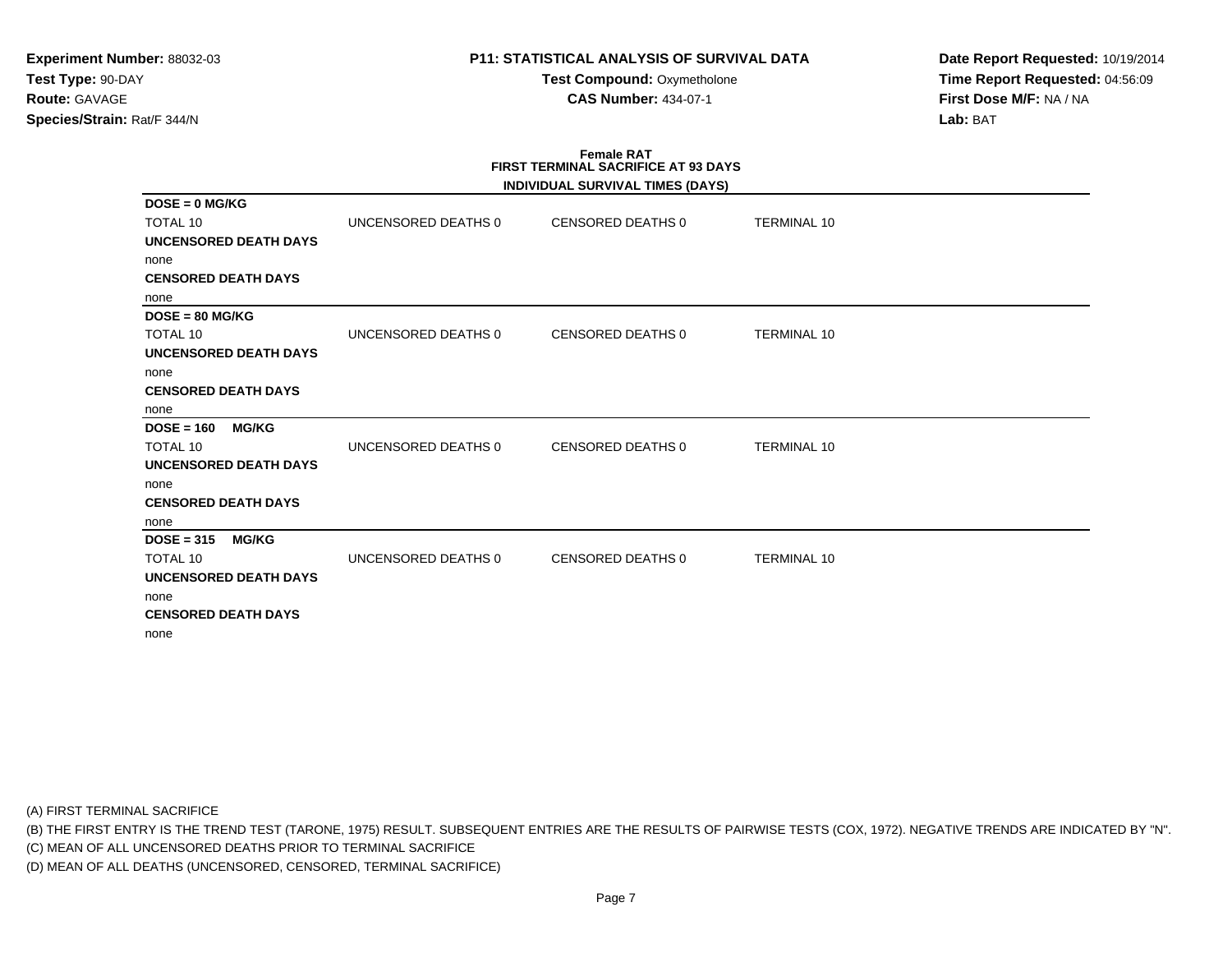**Test Compound:** Oxymetholone**CAS Number:** 434-07-1

**Date Report Requested:** 10/19/2014**Time Report Requested:** 04:56:09**First Dose M/F:** NA / NA**Lab:** BAT

# **Female RAT FIRST TERMINAL SACRIFICE AT 93 DAYSINDIVIDUAL SURVIVAL TIMES (DAYS)**

| <b>MG/KG</b><br>$DOSE = 625$  |                     |                          |                    |  |
|-------------------------------|---------------------|--------------------------|--------------------|--|
| TOTAL 10                      | UNCENSORED DEATHS 0 | CENSORED DEATHS 0        | <b>TERMINAL 10</b> |  |
| <b>UNCENSORED DEATH DAYS</b>  |                     |                          |                    |  |
| none                          |                     |                          |                    |  |
| <b>CENSORED DEATH DAYS</b>    |                     |                          |                    |  |
| none                          |                     |                          |                    |  |
| <b>MG/KG</b><br>$DOSE = 1250$ |                     |                          |                    |  |
| <b>TOTAL 10</b>               | UNCENSORED DEATHS 0 | <b>CENSORED DEATHS 1</b> | <b>TERMINAL 9</b>  |  |
| <b>UNCENSORED DEATH DAYS</b>  |                     |                          |                    |  |
| none                          |                     |                          |                    |  |
| <b>CENSORED DEATH DAYS</b>    |                     |                          |                    |  |
| 2                             |                     |                          |                    |  |

(A) FIRST TERMINAL SACRIFICE

(B) THE FIRST ENTRY IS THE TREND TEST (TARONE, 1975) RESULT. SUBSEQUENT ENTRIES ARE THE RESULTS OF PAIRWISE TESTS (COX, 1972). NEGATIVE TRENDS ARE INDICATED BY "N".

(C) MEAN OF ALL UNCENSORED DEATHS PRIOR TO TERMINAL SACRIFICE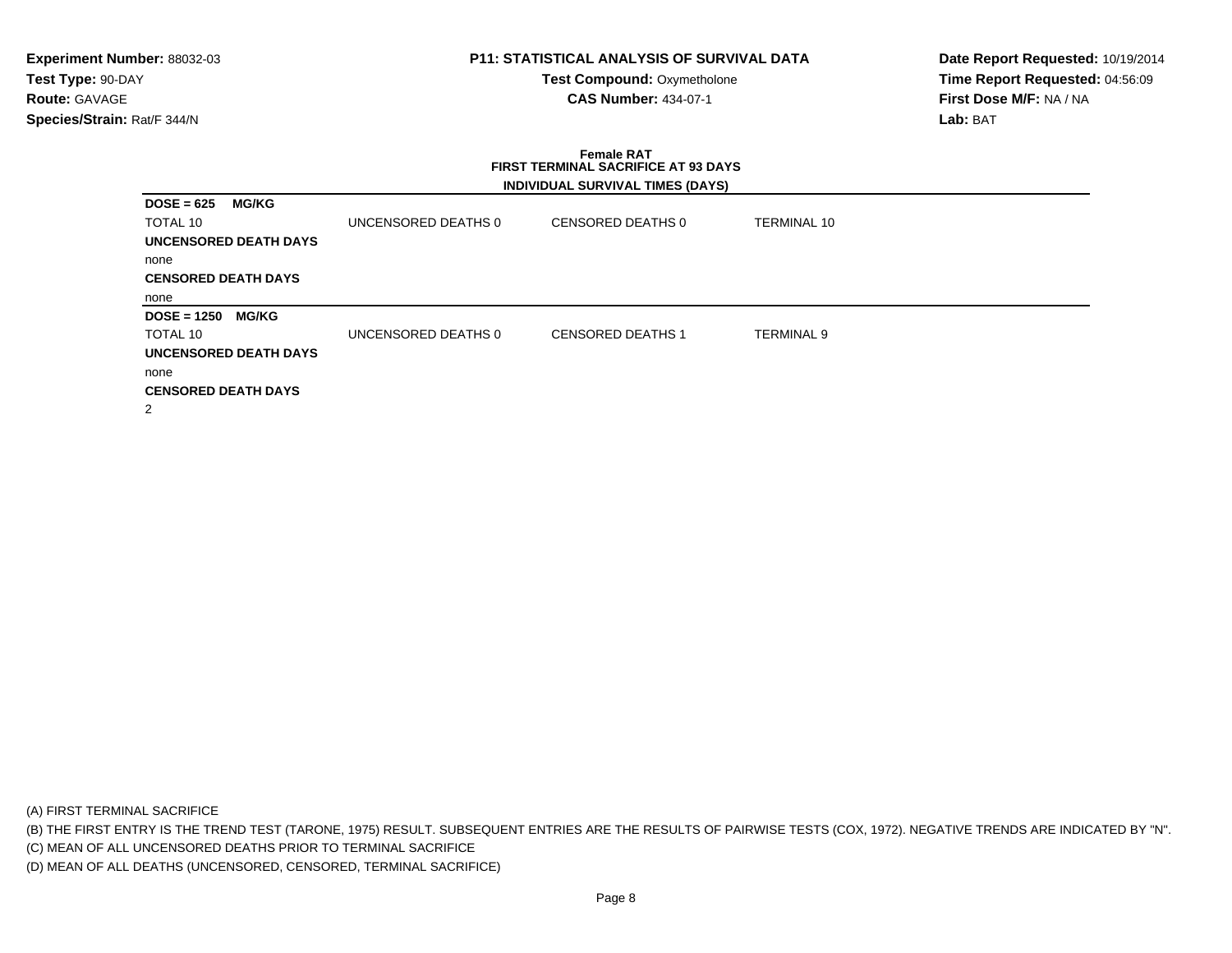**Test Compound:** Oxymetholone

**CAS Number:** 434-07-1

**Date Report Requested:** 10/19/2014**Time Report Requested:** 04:56:09**First Dose M/F:** NA / NA**Lab:** BAT

#### **Female RATFIRST TERMINAL SACRIFICE AT 93 DAYS**

### **KAPLAN-MEIER SURVIVAL PROBABILITY ESTIMATES (%)**

| 90<br>93(A)<br>10<br>20<br>60<br>30<br>80<br>50<br>70<br>40<br>100.0<br>100.0<br>100.0<br>100.0<br>100.0<br>100.0<br>100.0<br>100.0<br>100.0<br>100.0<br>100.0<br>100.0<br>100.0<br>100.0<br>100.0<br>100.0<br>100.0<br>100.0<br>100.0<br>100.0<br><b>MG/KG</b><br>100.0<br>100.0<br>100.0<br>100.0<br>100.0<br>100.0<br>100.0<br>100.0<br>100.0<br>100.0 |
|-----------------------------------------------------------------------------------------------------------------------------------------------------------------------------------------------------------------------------------------------------------------------------------------------------------------------------------------------------------|
| 0 MG/KG                                                                                                                                                                                                                                                                                                                                                   |
| <b>80 MG/KG</b><br>160                                                                                                                                                                                                                                                                                                                                    |
|                                                                                                                                                                                                                                                                                                                                                           |
|                                                                                                                                                                                                                                                                                                                                                           |
| <b>MG/KG</b><br>315<br>100.0<br>100.0<br>100.0<br>100.0<br>100.0<br>100.0<br>100.0<br>100.0<br>100.0<br>100.0                                                                                                                                                                                                                                             |
| 625<br><b>MG/KG</b><br>100.0<br>100.0<br>100.0<br>100.0<br>100.0<br>100.0<br>100.0<br>100.0<br>100.0<br>100.0                                                                                                                                                                                                                                             |
| <b>MG/KG</b><br>100.0<br>100.0<br>1250<br>100.0<br>100.0<br>100.0<br>100.0<br>100.0<br>100.0<br>100.0<br>100.0                                                                                                                                                                                                                                            |

(A) FIRST TERMINAL SACRIFICE

(B) THE FIRST ENTRY IS THE TREND TEST (TARONE, 1975) RESULT. SUBSEQUENT ENTRIES ARE THE RESULTS OF PAIRWISE TESTS (COX, 1972). NEGATIVE TRENDS ARE INDICATED BY "N".

(C) MEAN OF ALL UNCENSORED DEATHS PRIOR TO TERMINAL SACRIFICE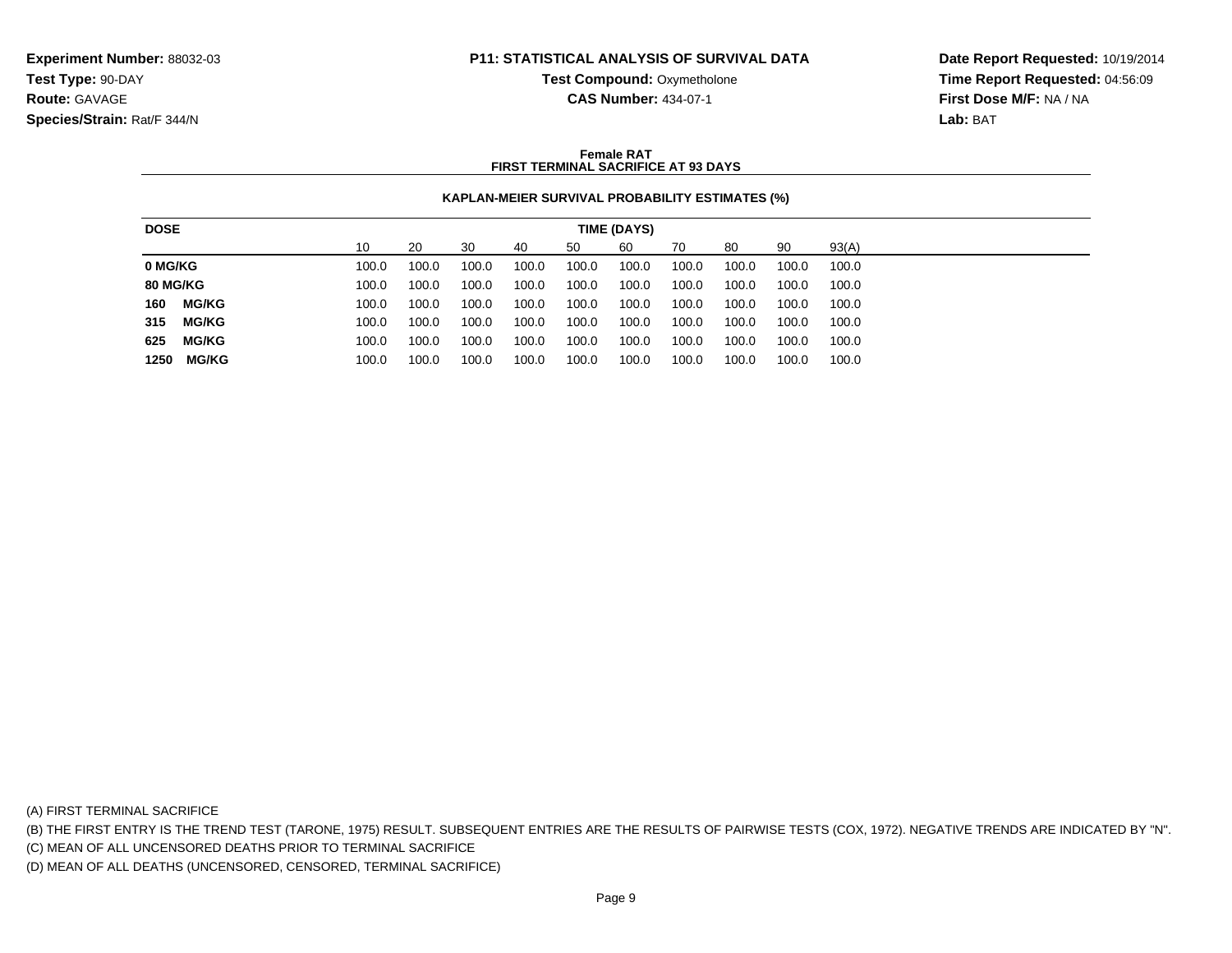# **P11: STATISTICAL ANALYSIS OF SURVIVAL DATA**

**Test Compound:** Oxymetholone**CAS Number:** 434-07-1

**Date Report Requested:** 10/19/2014**Time Report Requested:** 04:56:09**First Dose M/F:** NA / NA**Lab:** BAT

#### **Female RATFIRST TERMINAL SACRIFICE AT 93 DAYS**

### **SURVIVAL SUMMARY STATISTICS**

| <b>DOSE</b>                           | 0 MG/KG                                                                                                                                                                                                                                                                                                                                                                                                                                                                                | 80 MG/KG  | <b>MG/KG</b><br>160    | <b>MG/KG</b><br>315 |  |
|---------------------------------------|----------------------------------------------------------------------------------------------------------------------------------------------------------------------------------------------------------------------------------------------------------------------------------------------------------------------------------------------------------------------------------------------------------------------------------------------------------------------------------------|-----------|------------------------|---------------------|--|
| SURVIVAL AT END OF STUDY              | 100.0%                                                                                                                                                                                                                                                                                                                                                                                                                                                                                 | 100.0%    | 100.0%                 | 100.0%              |  |
| (KAPLAN-MEIER)                        |                                                                                                                                                                                                                                                                                                                                                                                                                                                                                        |           |                        |                     |  |
| <b>SIGNIFICANCE (B)</b>               | $\begin{array}{cccccccccccccc} \multicolumn{2}{c}{} & \multicolumn{2}{c}{} & \multicolumn{2}{c}{} & \multicolumn{2}{c}{} & \multicolumn{2}{c}{} & \multicolumn{2}{c}{} & \multicolumn{2}{c}{} & \multicolumn{2}{c}{} & \multicolumn{2}{c}{} & \multicolumn{2}{c}{} & \multicolumn{2}{c}{} & \multicolumn{2}{c}{} & \multicolumn{2}{c}{} & \multicolumn{2}{c}{} & \multicolumn{2}{c}{} & \multicolumn{2}{c}{} & \multicolumn{2}{c}{} & \multicolumn{2}{c}{} & \multicolumn{2}{c}{} & \$ | $\cdots$  | $\cdots$               | $\cdots$            |  |
| (LIFE TABLE)                          |                                                                                                                                                                                                                                                                                                                                                                                                                                                                                        |           |                        |                     |  |
| <b>MEAN DAY OF NATURAL DEATHS (C)</b> |                                                                                                                                                                                                                                                                                                                                                                                                                                                                                        |           |                        |                     |  |
| (STANDARD ERROR)                      | (.)                                                                                                                                                                                                                                                                                                                                                                                                                                                                                    | $\cdot$ , | $\left( \cdot \right)$ | (.)                 |  |
| <b>MEAN LIFE SPAN (D)</b>             | 93.0                                                                                                                                                                                                                                                                                                                                                                                                                                                                                   | 93.0      | 93.0                   | 93.0                |  |
| (STANDARD ERROR)                      | (0.0)                                                                                                                                                                                                                                                                                                                                                                                                                                                                                  | (0.0)     | (0.0)                  | (0.0)               |  |

(A) FIRST TERMINAL SACRIFICE

(B) THE FIRST ENTRY IS THE TREND TEST (TARONE, 1975) RESULT. SUBSEQUENT ENTRIES ARE THE RESULTS OF PAIRWISE TESTS (COX, 1972). NEGATIVE TRENDS ARE INDICATED BY "N".

(C) MEAN OF ALL UNCENSORED DEATHS PRIOR TO TERMINAL SACRIFICE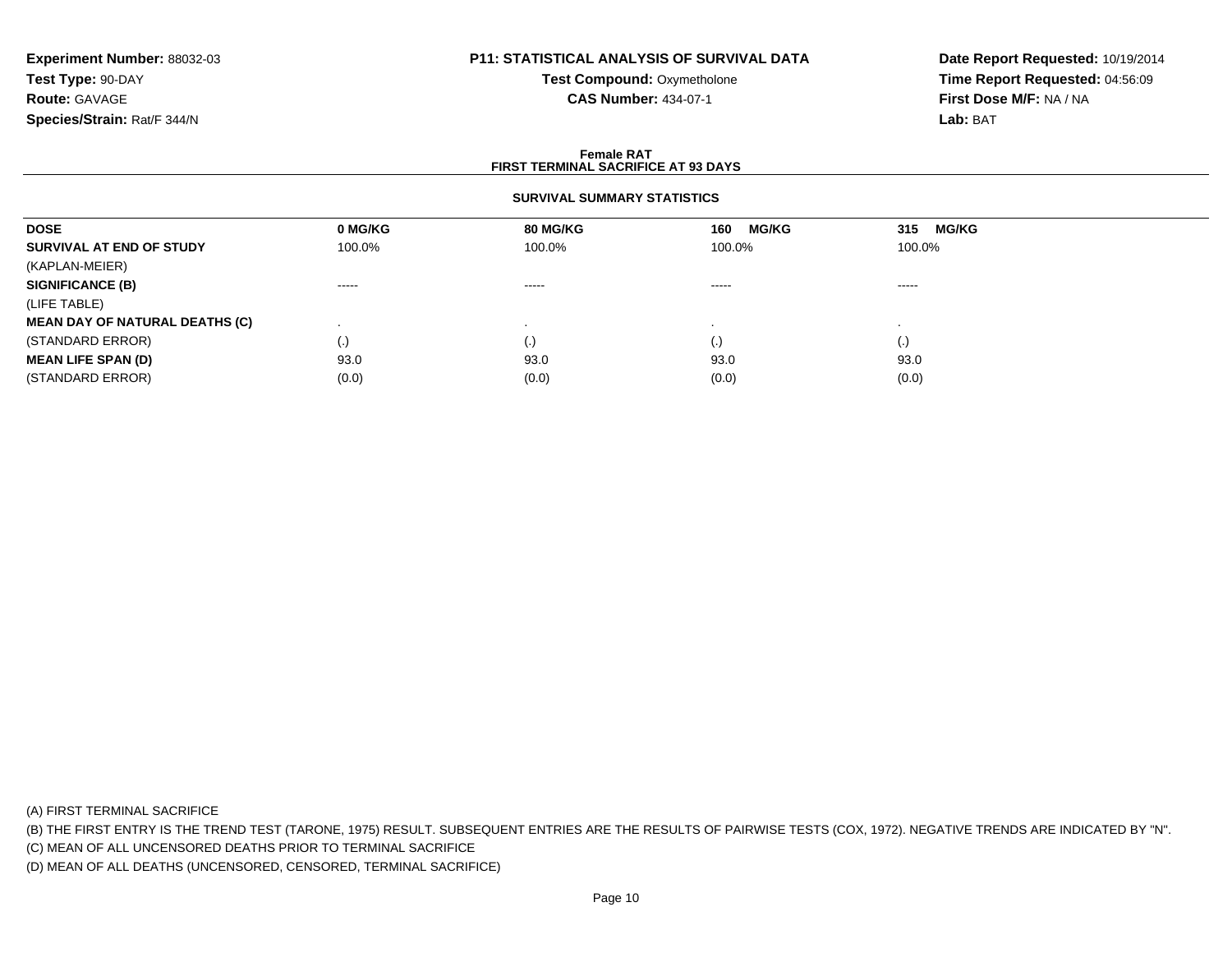### **P11: STATISTICAL ANALYSIS OF SURVIVAL DATA**

**Test Compound:** Oxymetholone**CAS Number:** 434-07-1

**Date Report Requested:** 10/19/2014**Time Report Requested:** 04:56:09**First Dose M/F:** NA / NA**Lab:** BAT

#### **Female RATFIRST TERMINAL SACRIFICE AT 93 DAYS**

### **SURVIVAL SUMMARY STATISTICS**

| <b>DOSE</b>                           | <b>MG/KG</b><br>625 | <b>MG/KG</b><br>1250 |
|---------------------------------------|---------------------|----------------------|
| SURVIVAL AT END OF STUDY              | 100.0%              | 100.0%               |
| (KAPLAN-MEIER)                        |                     |                      |
| <b>SIGNIFICANCE (B)</b>               | ------              | ------               |
| (LIFE TABLE)                          |                     |                      |
| <b>MEAN DAY OF NATURAL DEATHS (C)</b> |                     |                      |
| (STANDARD ERROR)                      | (.)                 | (.)                  |
| <b>MEAN LIFE SPAN (D)</b>             | 93.0                | 83.9                 |
| (STANDARD ERROR)                      | (0.0)               | (9.1)                |

(A) FIRST TERMINAL SACRIFICE

(B) THE FIRST ENTRY IS THE TREND TEST (TARONE, 1975) RESULT. SUBSEQUENT ENTRIES ARE THE RESULTS OF PAIRWISE TESTS (COX, 1972). NEGATIVE TRENDS ARE INDICATED BY "N".

(C) MEAN OF ALL UNCENSORED DEATHS PRIOR TO TERMINAL SACRIFICE